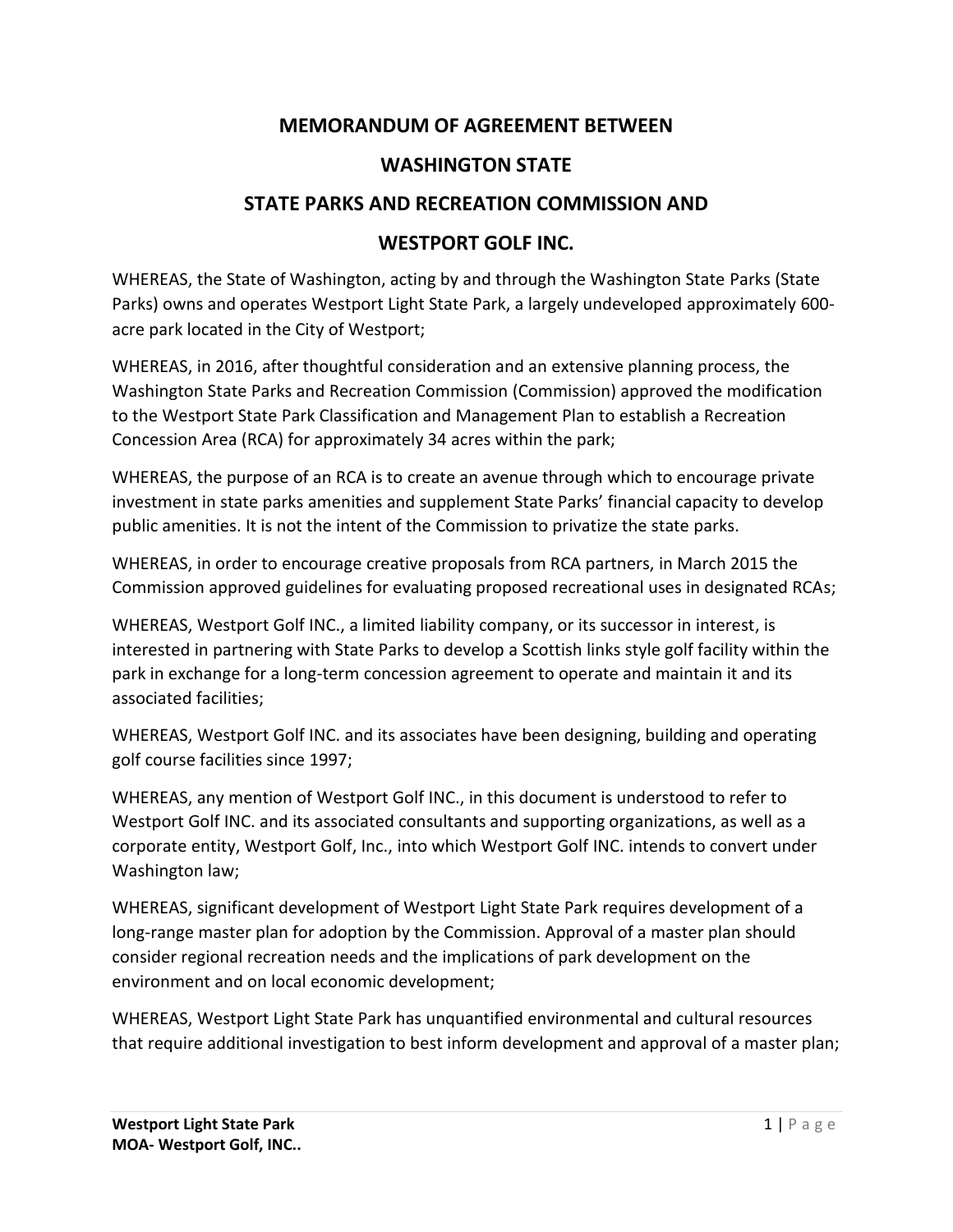WHEREAS, as partners in this MOA, State Parks and Westport Golf INC. recognize that a successful master planning process will effectively balance recreational needs with economic opportunities while also enhancing the existing environmental condition within the park;

WHEREAS, State Parks and Westport Golf INC. acknowledge the value of collaborative decision making and the importance of a thorough, open, and transparent public planning process that seeks public involvement and thoughtfully incorporates public feedback;

WHEREAS, State Parks and Westport Golf INC. envision Westport Light State Park as a fullservice, year-round destination providing a diverse array of meaningful experiences for people of all ages, backgrounds, skills, and recreational interests. The parties wish to work collaboratively on the development of a master plan and agree the planning process should include exploring a full suite of development and restoration options and incorporating the most appropriate into a unified plan;

WHEREAS, State Parks and Westport Golf INC. recognize that achieving the envisioned state park will require significant up-front financial investment in planning, environmental analysis, design, public process and decision-making;

WHEREAS, Westport Golf INC. understands the extent of up-front costs and is willing to commit sufficient financial resources to complete the tasks outlined in this agreement;

WHEREAS, State Parks and Westport Golf INC. also recognize that the City of Westport is a critical partner in developing Westport Light State Park and should be invited to actively participate throughout the planning, environmental review, and decision-making process;

WHEREAS, milestones have been identified for State Parks and Westport Golf INC. to achieve towards development of Westport Light State Park, and which are the basis of this Memorandum of Agreement (MOA);

NOW, THEREFORE, State Parks, acting under the authority of RCW Chapter 79A.05 and Commission delegated authority 25-07-1 dated November 21, 2019, and Commission Policy 55- 06-1 Less than Fee Simple Real Estate Transactions and Non-recreational Uses of Parklands dated March 22, 2018, and Westport Golf INC. hereby agree as follows:

## **Document's Purpose**

The Parties intend and deem this MOA to be a nonbinding document. The purpose of the MOA is to memorialize a mutually agreed to plan that if successful and in the parties best interest will result in a separate long-term Concession contract that at a high-level will authorize Westport Golf INC. the authority to construct a Scottish links style golf course, transfer said golf course to State Parks, and then allow Westport Golf INC. to manage and maintain these facilities with a percentage of the revenue generated allocated to State Parks.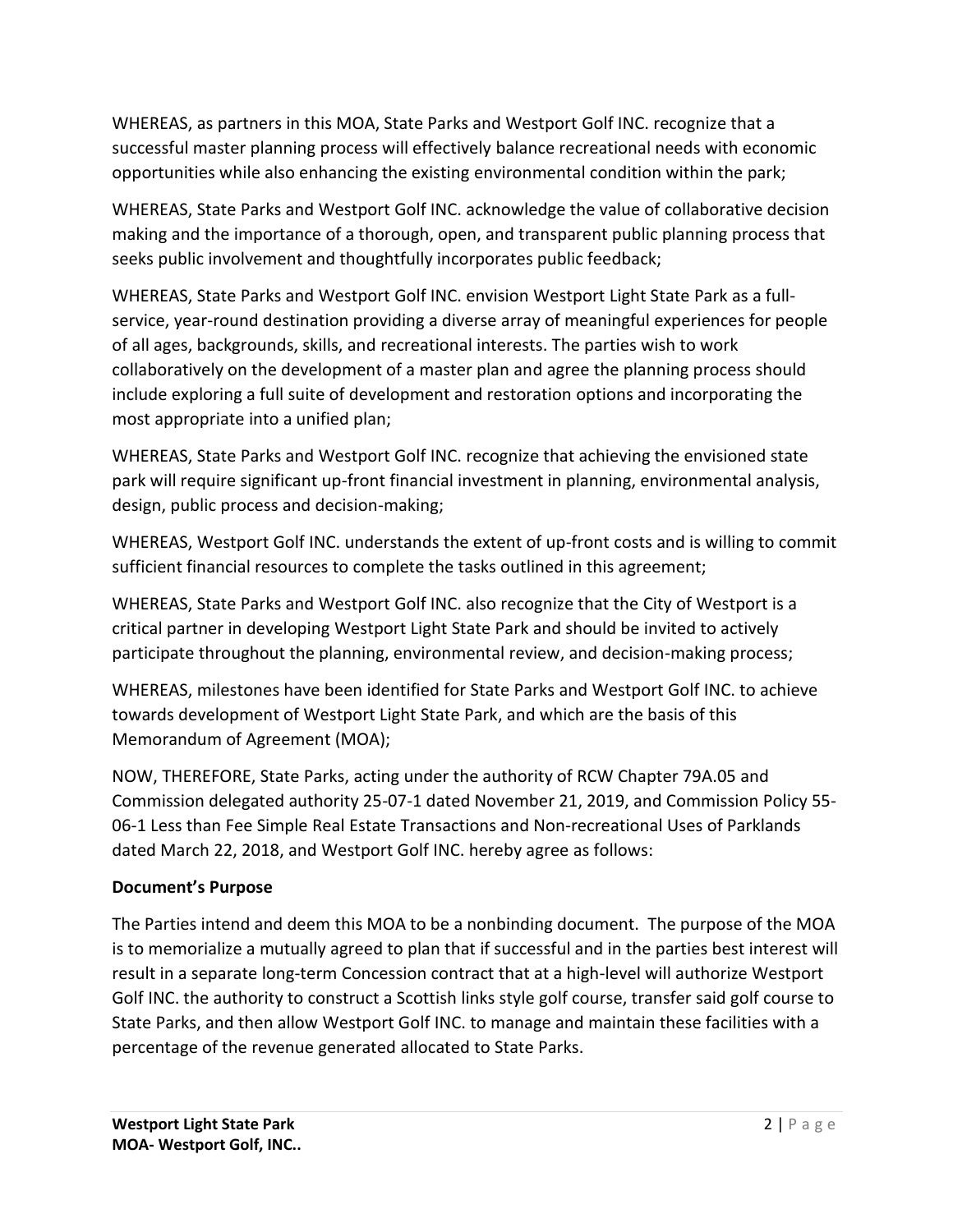## **Working Relationship**

State Parks and Westport Golf INC. will enter into this MOA in good faith, recognizing the process will evolve with the need to adapt as circumstances change. The scope of Westport Golf INC.'s goal is ambitious but manageable based on their experience and expertise. Westport Light State Park is an important public resource that requires unique and special consideration and State Parks staff has specific experience leading both public planning processes and the requisite ecological and environmental assessments necessary to adequately inform the process.

The business, site, and demographic conditions are unique, and State Parks and Westport Golf INC. should embrace adaptation and refinement as a legitimate operating principle. Currently established goals will likely need to be amended to reflect shifting circumstances and trends. Flexibility, creativity, and mutual respect will be the touchstones.

## **Milestones**

State Parks and Westport Golf INC. enter into this MOA to identify and achieve mutually agreed upon roles, responsibilities and milestones, as outlined in **Exhibit A, Partnership Roles and Responsibilities and Exhibit B, Master Plan Development and Environmental Review Process and Milestones.** This will enable each party to fairly assess each other's capabilities and willingness to create a long-term partnership in support of the vision for Westport Light State Park.

The milestones demonstrate both parties' desire and ability to collaboratively develop a Master Plan for Westport Light State Park, and to create financially viable park facilities serving people of all abilities and backgrounds.

State Parks and Westport Golf INC. understand and agree that the milestones are a demonstration of the ability to work collaboratively to preserve and sustain the extraordinary resource that is Westport Light State Park. Both parties will work to complete their respective milestones by July 31, 2023, or as otherwise agreed. This outcome, if successful, will lead directly into negotiating a long-term concession agreement.

State Parks and Westport Golf INC. understand and agree that Westport Golf INC., as the designated corporation in this undertaking, may enlist the support of a wide array of financial partners and organizations that have the expertise and resources to complete and implement the milestones.

For any work that requires State Parks to procure services such as hydrological study, wetland delineation, etc., State Parks will secure from Westport Golf INC. a separate signed contract obligating Westport Golf INC. to reimburse State Parks for the costs associated with those contracts and such work will not commence until signed contracts are in place. In addition, State Parks will secure from Westport Golf INC. a separate signed contract obligating Westport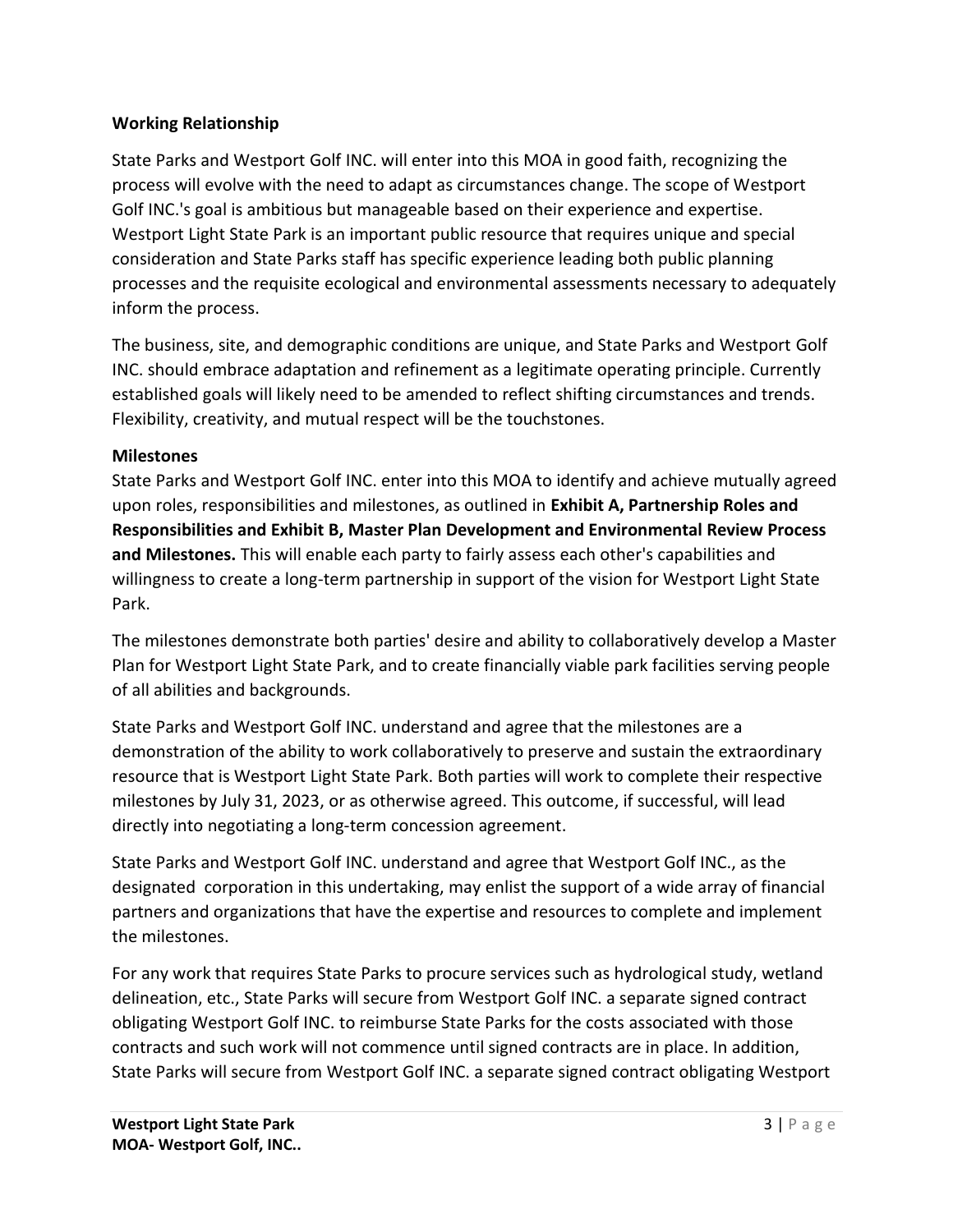Golf INC. to reimburse State Parks for staffing costs directly associated with the State Parks Environmental Program Manager's involvement and participation in the EIS process and review.

## **Amendment of this Agreement**

State Parks and Westport INC. recognize that a host of specific business, environmental, land use, or other challenges may arise that may not be specifically cited in the agreed-upon milestones. State Parks and Westport Golf INC. agree to systematically identify and address these challenges and, where appropriate, incorporate them into the milestone process. Accordingly, this MOA may be amended by mutual agreement of State Parks and Westport Golf INC.. Such amendments shall not be binding unless they are in writing and signed by State Parks and Westport Golf INC..

## **Progress Reporting**

State Parks and Westport Golf INC. agree to regularly inform the Commission, State Park staff and their exclusive bargaining representative (Washington Federation of State Employees), the staffs and boards of Westport Golf INC., interested tribal governments, partner organizations, and the public at large on the progress towards achieving the milestones herein.

## **Long-Term Concession Agreement**

Upon successfully completing the milestones outlined in Exhibit B, State Parks and Westport Golf INC., will enter into negotiation of a long-term Concession Agreement for the development, management and operation of golf course and ancillary facilities at Westport Light State Park. Through a separate Concessions agreement, Westport Golf INC. will construct a Scottish links style golf course and related amenities and transfer those facilities to State Parks in exchange for a long-term agreement to operate and maintain these facilities. Concession fees paid by Westport Golf INC. to State Parks will generally be based on a percentage of gross income earned through operation of the concession. The agreement will include, but is not limited to, the following:

Operations and management of the golf course and associated facilities;

- a. Terms of the financial agreement;
- b. Revenue sharing;
- c. Fee structure;
- d. Stewardship plan;
- e. Business development plan;
- f. Operations management plan, and;
- g. Recreation and Conservation Office requirements, etc.;
- h. State approved Standard Terms and Conditions.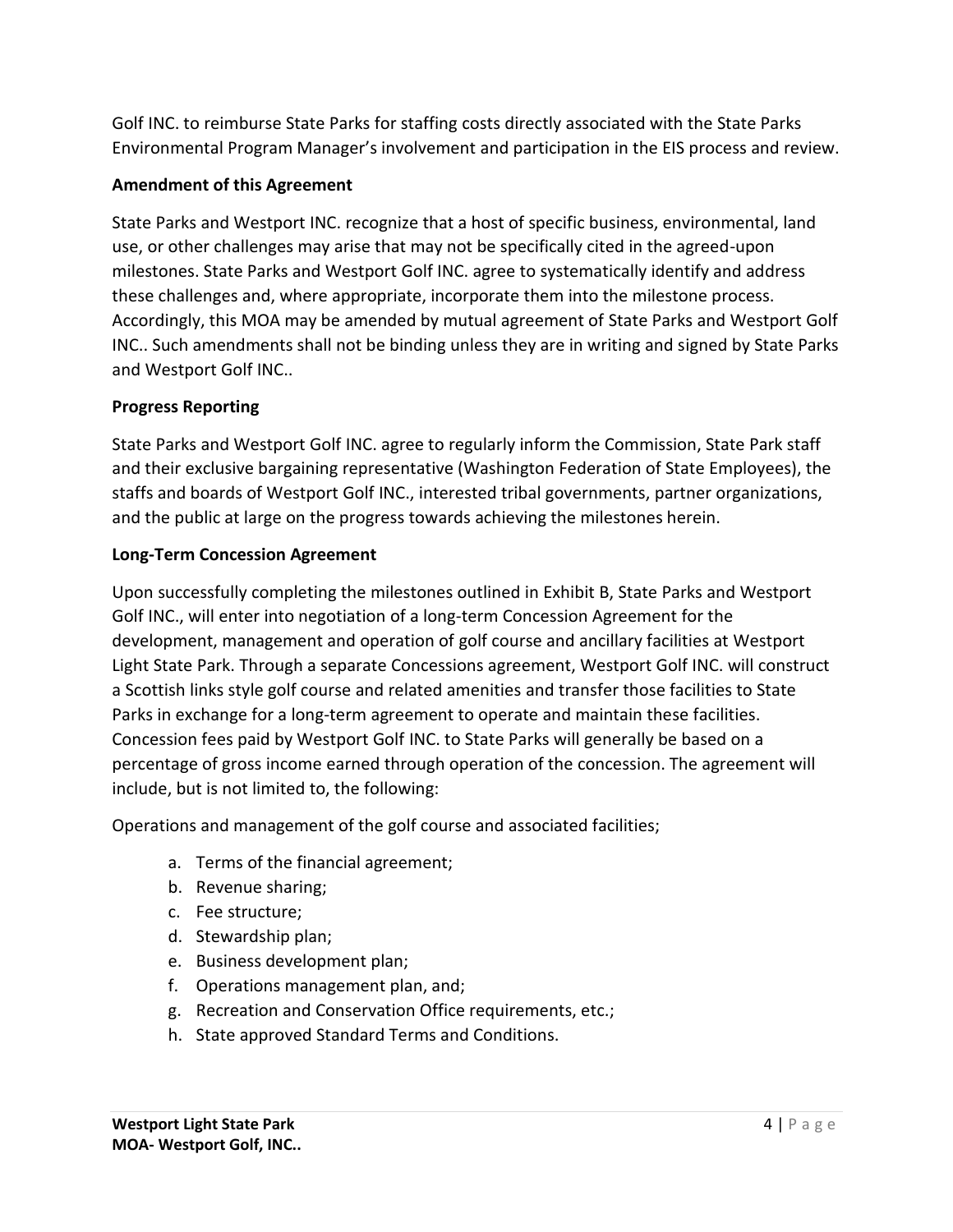#### **Necessary State Agency Review and Approval**

State Parks staff will seek the following approvals:

- 1. Concurrence of the Recreation and Conservation Office and if required, through the Recreation and Conservation Funding Board (RCFB), that the negotiated concession agreement is consistent with RCFB policy and will not result in conversion of lands purchased with RCFB grant funds.
- 2. Adoption of the master plan prepared for Westport Light State Park by the Commission.
- 3. Authorization to enter into a long-term concession agreement with Westport Golf INC. as negotiated by the State Parks and authorized by the Commission.

### **Funding and Financing**

Westport Golf INC. will demonstrate the ability to fund and/or finance the costs associated with development and operation of a Scottish Links-style golf course and ancillary facilities to the satisfaction of State Parks.

### **No Assumption of Liabilities**

By executing this MOA, State Parks and Westport Golf INC. do not assume any obligations or liabilities of the other party, and each party shall be responsible for the actions and inactions of itself and its own officers, employees, and agents acting within the scope of their authority.

 $\frac{1}{2}$ *Signature Signature*

*\_\_\_\_\_\_\_\_\_\_\_\_\_\_\_\_\_\_\_\_\_\_\_\_\_\_\_\_\_\_\_\_ Director* President *Title Title*

*\_\_\_\_\_\_\_\_\_\_\_\_\_\_\_\_\_\_\_\_\_\_\_\_\_\_\_\_\_\_\_\_ August 7, 2020* 10/12/2020*Date Date*

WESTPORT GOLF, INC.. THE STATE OF STATE ON A WASHINGTON STATE PARKS AND RECREATION COMMISSION

Incell Hold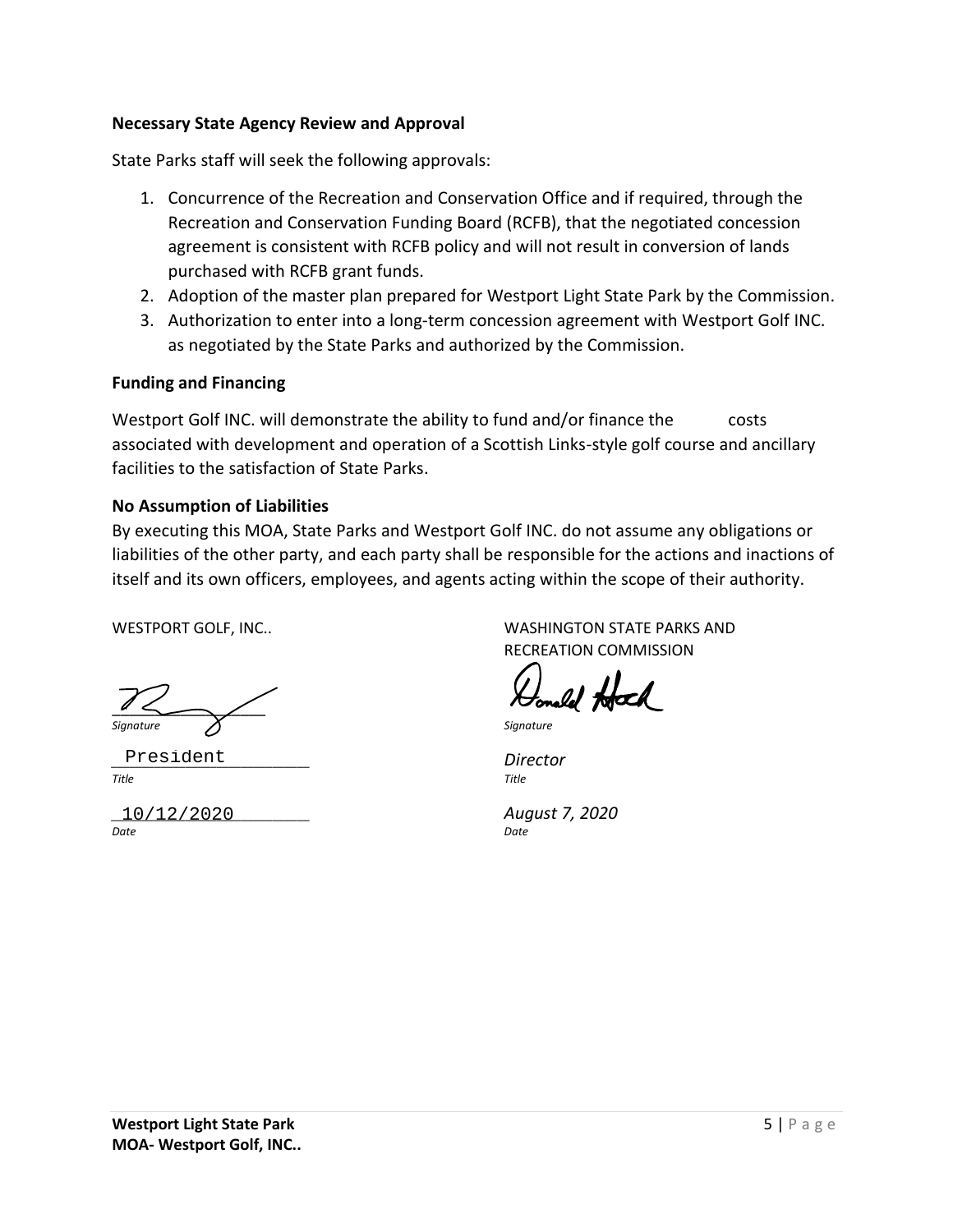# **EXHIBIT A**

# **Partnership Roles and Responsibilities**

### **Master Planning and Environmental Review**

#### *Part 1 - Pre- scoping*

#### WASHINGTON STATE PARKS will:

- 1. Seek appropriate environmental professionals and develop/manage contracts for the following analyses within the Westport Light State Park:
	- a. Hydrological study- Estimate \$35K-40K. The cost will vary depending on how much existing information (topography, ground cover, soils, etc.) exists;
	- b. Wetland delineation- Estimate \$40K-\$60K. This study would include the wetlands in the 604-acre park. The price would vary depending on if a "wetland mosaic" approach can be used for mapping forested wetlands. The work includes field work, wetland ratings, mapping, and a report that could be used for permitting;
	- c. Vegetation survey- Estimate \$15K. This survey may be completed after the wetland delineation is complete so wetlands are already mapped, but must be done within the appropriate phenological window to identify greater than 95% of the species at the site;
	- d. Habitat assessment- A habitat assessment quantifies habitat quality and function and will help to establish an environmental baseline. This assessment will inform the habitat opportunities and constraints analysis and ultimately the EIS. Estimate \$10K;
	- e. Coastal Study- Estimate \$27K. This study includes sea level rise and erosion analysis, evaluating shoreline protection alternatives, and writing a technical memo/report;
	- f. Cultural resource study- \$2K. State Parks archaeologist to compile known information about Westport Light State Park. Upon completion and State Parks approval of the master plan for Westport Light State Park a Cultural Resources Survey will be required. The estimated cost is less than \$50K;
	- g. Habitat opportunities and constraints analysis- Estimate 69K;
	- h. Market analysis for regional recreational lodging needs (State Parks contribution).

## WESTPORT GOLF, INC. will:

- 1. Finance the above contracts except for the Market Analysis;
- 2. Conduct local economic development analysis of the City of Westport and surrounding area specifically considering needs analysis for a Scottish links style golf course, and;
- 3. Run cost/benefit analysis and determine whether to proceed to the next step in the process.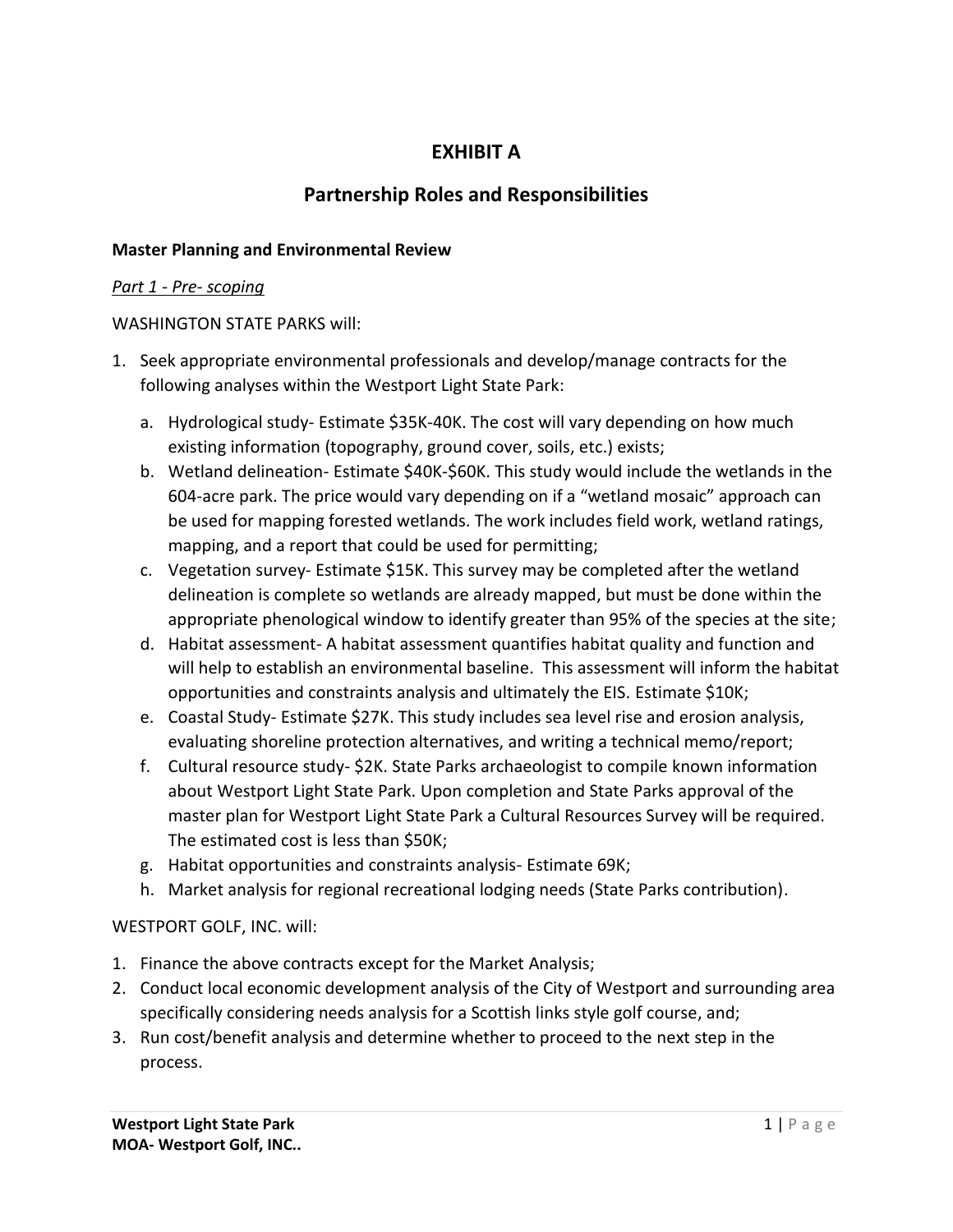## *Part 2 - Master Plan Development, Public Process, and Environmental Review*

The master plan development, the associated public process and environmental review process steps and milestones are outlined in *Exhibit B, Master Plan Development and Environmental Review Process and Milestones.* 

WASHINGTON STATE PARKS will:

- 1. Collaborate with Westport Golf INC. and the City of Westport in the master planning development process and;
- 2. Lead and conduct the environmental review.

WESTPORT GOLF INC. will:

- 1. Fund and work collaboratively with park staff and the City of Westport on the Master Plan Development and Environmental Review Process (**Exhibit B**);
- 2. Work collaboratively with park staff and the City of Westport to develop draft designs;
- 3. Work collaboratively and support park staff in environmental review and fund State Parks' staff time for environmental review and management.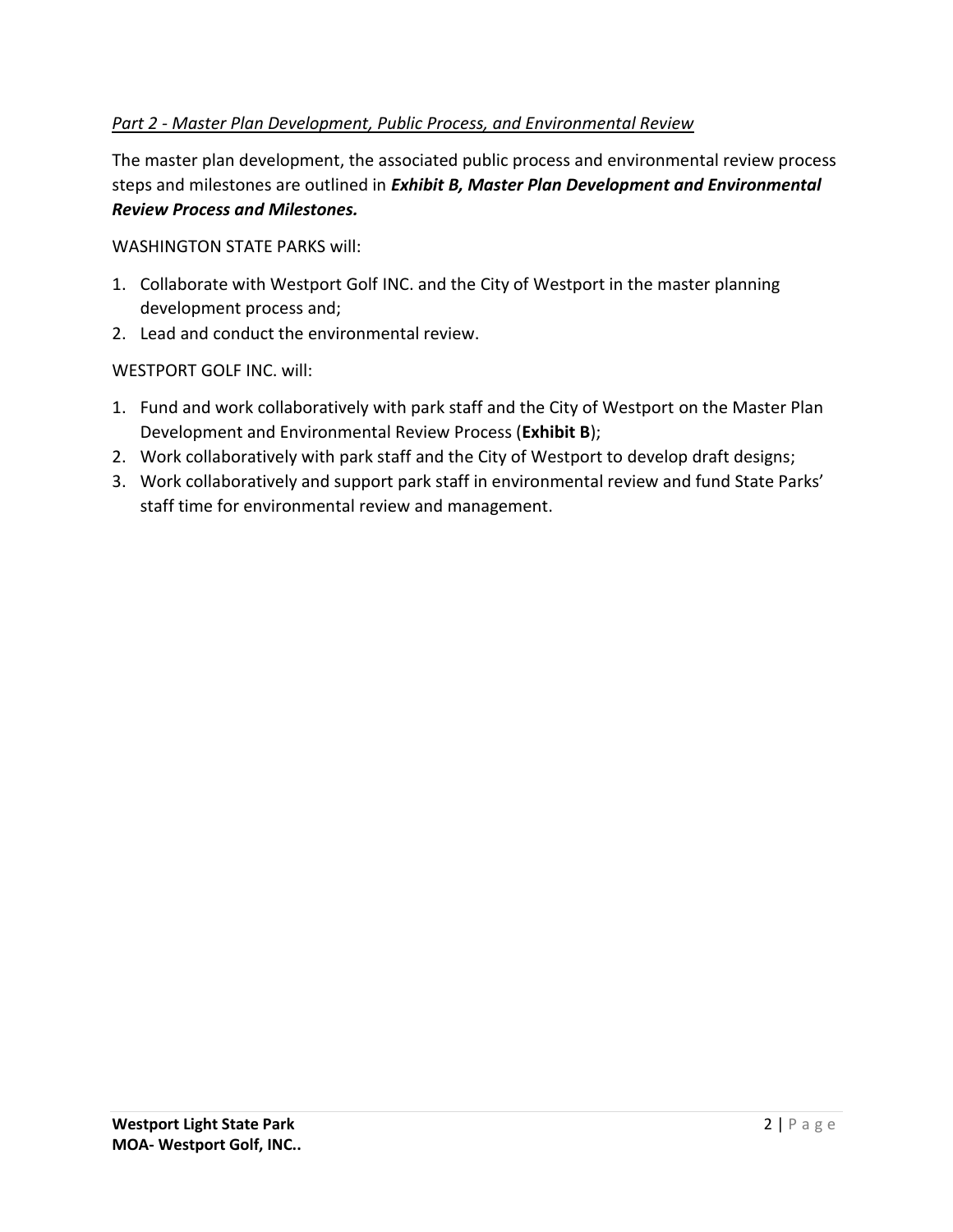## **EXHIBIT B**

# **MASTER PLAN DEVELOPMENT AND ENVIRONMENTAL REVIEW PROCESS & MILESTONES**

Project Team: Westport Golf INC. (and consultants), HQ Parks Planner, SW Region Manager, Environmental Program Manager (and consultants), and the City of Westport.

Review Team: Parks Development Assistant Director, Business Development Program Manager, Partnership, Planning and Real Estate Program Manager, HQ Parks Planner; Stewardship Program Manager, Natural Resources Program Manager, SW Region Manager, Area Manager, SW Region Capital Program Manager, SW Region Planner, SW Region Engineer, City of Westport.

Business Team: Parks Business Development Manager and Business Development staff.

Purpose: State Parks is considering a request from Westport Golf INC. to design and build a Scottish links style golf course at Westport Light State Park.

### **Milestone 1: Information gathering – (Park Natural Resources, Stewardship Program, Westport Golf, INC.)- (Approximately 8-12 months)**

The first step in developing a Master Plan will be establishing an environmental and cultural resource baseline. This information will be used to inform the design process and ultimately inform the environmental impact statement. State Parks will solicit and contract environmental professionals for the analyses. Timeline considerations include consultant contracting, staff scheduling, and work windows for ecological assessments.

Products:

- a. Hydrological study
- b. Wetland delineation
- c. Vegetation survey
- d. Habitat assessment
- e. Coastal Study
- f. Cultural resource study
- g. Habitat opportunities and constraints analysis
- h. Market Analysis

#### Information Gathering – Market Analysis (Business Team)- (Approximately 3-4 months)

Concurrent to the environmental base line assessment, a market analysis will establish Parks' regional lodging needs. The purpose of this will be to inform the master plan draft design specific to the region's recreation demand. This work is essential to conduct prior to plan development to ensure Parks lodging needs have been considered in master plan process. Timeline considerations are mainly staff scheduling.

Product: Market analysis for regional recreational lodging needs.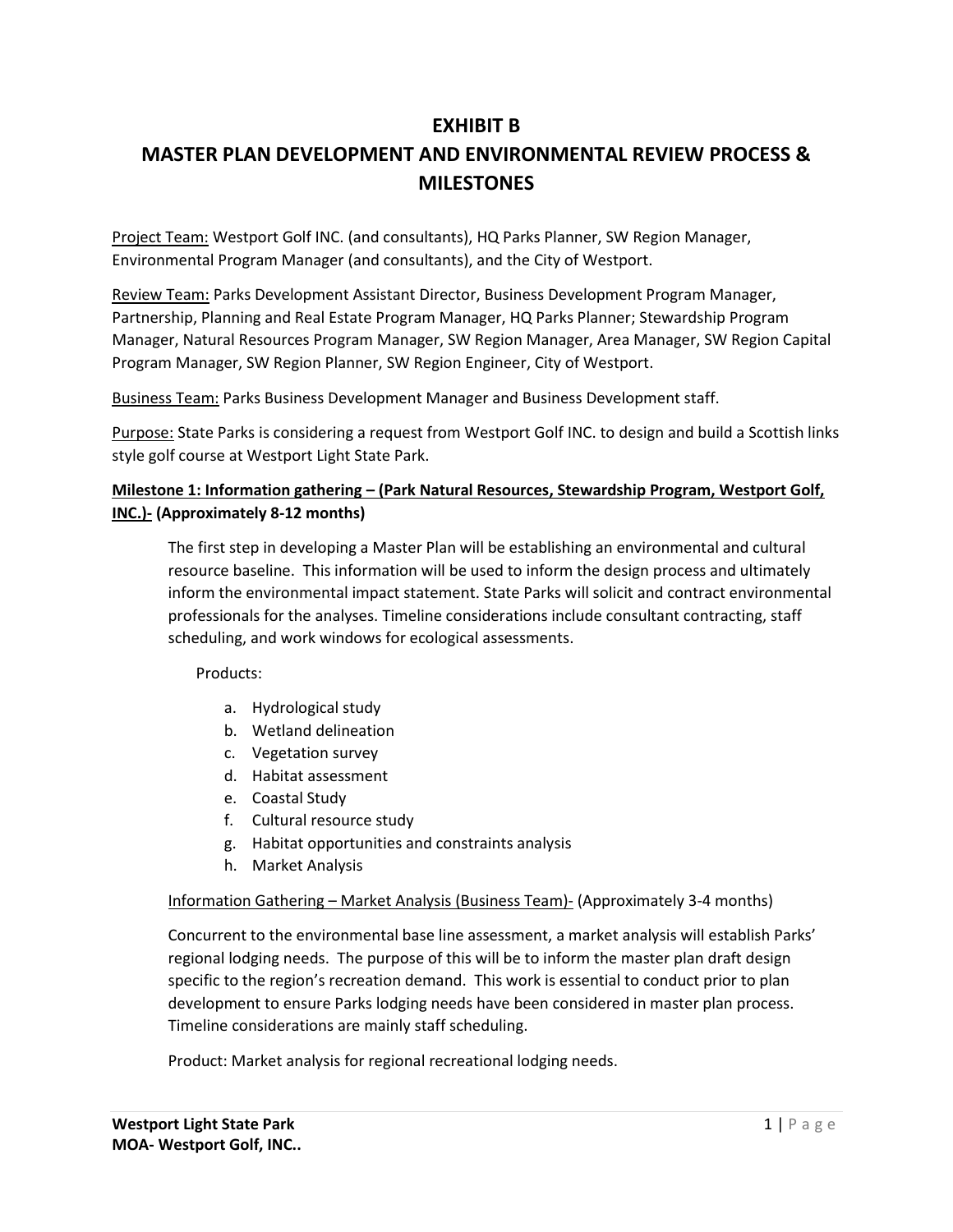## **Milestone 2: Site Opportunity and Constraints Development (Westport Golf INC./Review Team) – (Approximately 3-4 months)**

With the compilation of the park's natural resource baseline information, market analysis, and other relevant park information, Westport Golf INC. and Review Team will work to develop an integrated opportunities and constraints analysis to best inform the development of the Master Plan by balancing the restoration, recreation and economic opportunities within the park.

Conduct Public Meeting/Outreach to have the public weigh in on the opportunities and constraints development.

Product- Integrated Opportunities and Constraints Analysis

## **Milestone 3: Master Plan Development (Westport Golf INC./Review Team) – (Approximately 8-12 months)**

The master plan will be drafted by Westport Golf INC. and its' consultants collaboratively with input from the Project Team. The plan development will be kicked off with the steps listed within this section.

The scope of the master plan will include, but is not limited to, facilities and structures such as an 18 hole golf course, short golf course, club house, vehicular and pedestrian circulation, restroom facilities, wayfinding signage, shelters in addition to identifying areas of the property that might be appropriate for development for overnight accommodations such as camping and cabins or other recreational opportunities identified.

Other key aspects of golf course development included in the master plan will address stewardship/restoration of the property's natural systems, business opportunities, staffing and operations.

- 1. Kickoff/Review Team Meeting #1 (Westport Golf INC./Review Team). The purpose of this meeting will be to discuss the pre-scoping analysis and how it will be used to inform the preliminary draft as well as identify any other opportunities and constraints known about the park. Westport Golf INC. will consolidate the information discussed in the kickoff meeting with the information gathered in the pre-scoping analysis and draft an opportunity and constraints document and preliminary draft of the master plan. Westport Golf INC. will disseminate the draft to the Parks Review Team.
- 2. Kickoff/Review Team Meeting #2 (Westport Golf INC./Review Team). This meeting will be to provide feedback to Westport Golf INC. on the preliminary draft and to strategize stakeholder outreach leading up to the first public meeting. Products of this meeting will be a revised preliminary draft ready to take to the public and meeting stakeholder schedule.
- 3. Stakeholder Outreach. State Parks, City of Westport and Westport Golf INC. will schedule meetings with the Tribal government/s and key stakeholders to present them the information gathered during the pre-scoping analysis and seek feedback on the preliminary draft.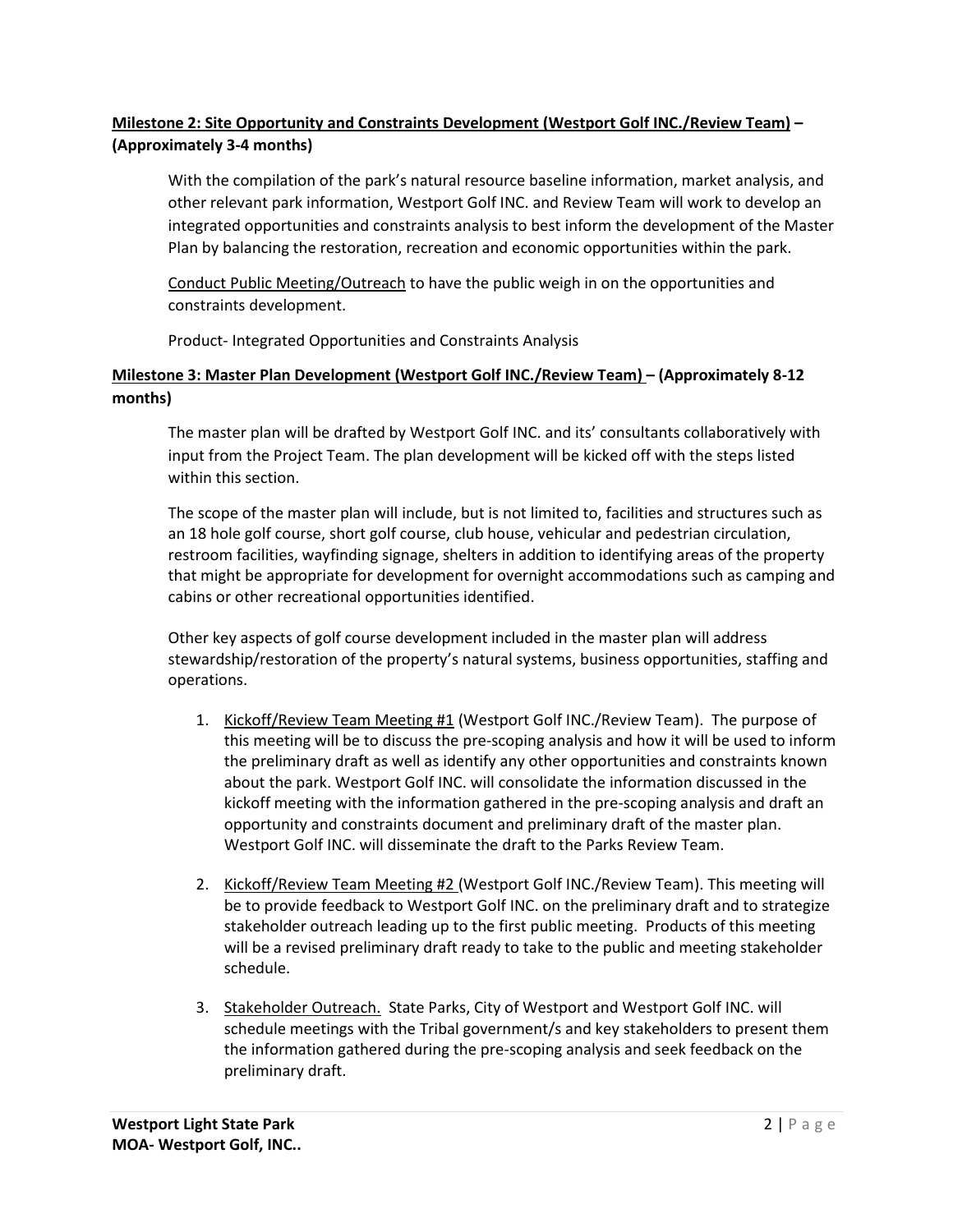- 4. Kickoff/Review Team Meeting #3 (Westport Golf INC./Review Team). At this meeting Westport Golf INC. and State Parks Review team will review stakeholder input, the comment matrix and the updated draft plan. The team will then coordinate the first upcoming public meeting. Westport Golf INC. will update and finalize the preliminary draft, secure a public meeting location, and prepare a draft public meeting presentation and provide materials prior to this meeting.
- 5. Public Meeting #1. The purpose of this meeting is the following:
	- (1) Inform the public what has been learned through the pre-scoping analysis
	- (2) Present to the public the preliminary draft Master Plan
	- (3) Seek input from the public as to what is missing/feedback on plan/questions/concerns
	- (4) Lay out expectations for the remainder of the process/environmental review

#### **Milestone 4: Master Plan Development- Initiate Environmental Review (Approximately 8-12 months)**

- 6. Kickoff/Review Team Meeting #4 (Westport Golf INC./Review Team). Westport Golf INC. will compile feedback from the public meeting and update the comment matrix. The purpose of this meeting will be for the team to discuss the public feedback, consider changes to the preliminary draft, define objectives and strategize the public process moving into the environmental review phase of the plan development. Products include a final preliminary draft, scoping objectives for the EIS, and a timeline for the EIS process including a date for the scoping meeting.
- 7. Public Scoping Meeting. Prior to this meeting State Parks staff will issue a formal threshold determination to initiate SEPA review. The purpose of this meeting will be twofold: 1) present the final preliminary draft as the preferred alternative, to the public and seek feedback; 2) Narrow the scope of the review to only those elements with potential significant environmental impacts. Seeking public input on these potential environmental impacts, alternatives, or mitigation opportunities and explore in the DEIS. With this information Westport Golf INC. will develop a scoping summary that includes the following:
	- (1) Master Plan Objectives
	- (2) Range of Alternatives for consideration
	- (3) Comment Matrix
- 8. Commission Authorization to Proceed. Park Staff will present scoping summary to Commission along with timeline for environmental review and seek direction on the range of alternatives.
- 9. Draft EIS. State Parks will lead development of the draft EIS. The DEIS will analyze a range of alternatives including the preliminary draft, no action alternative and two